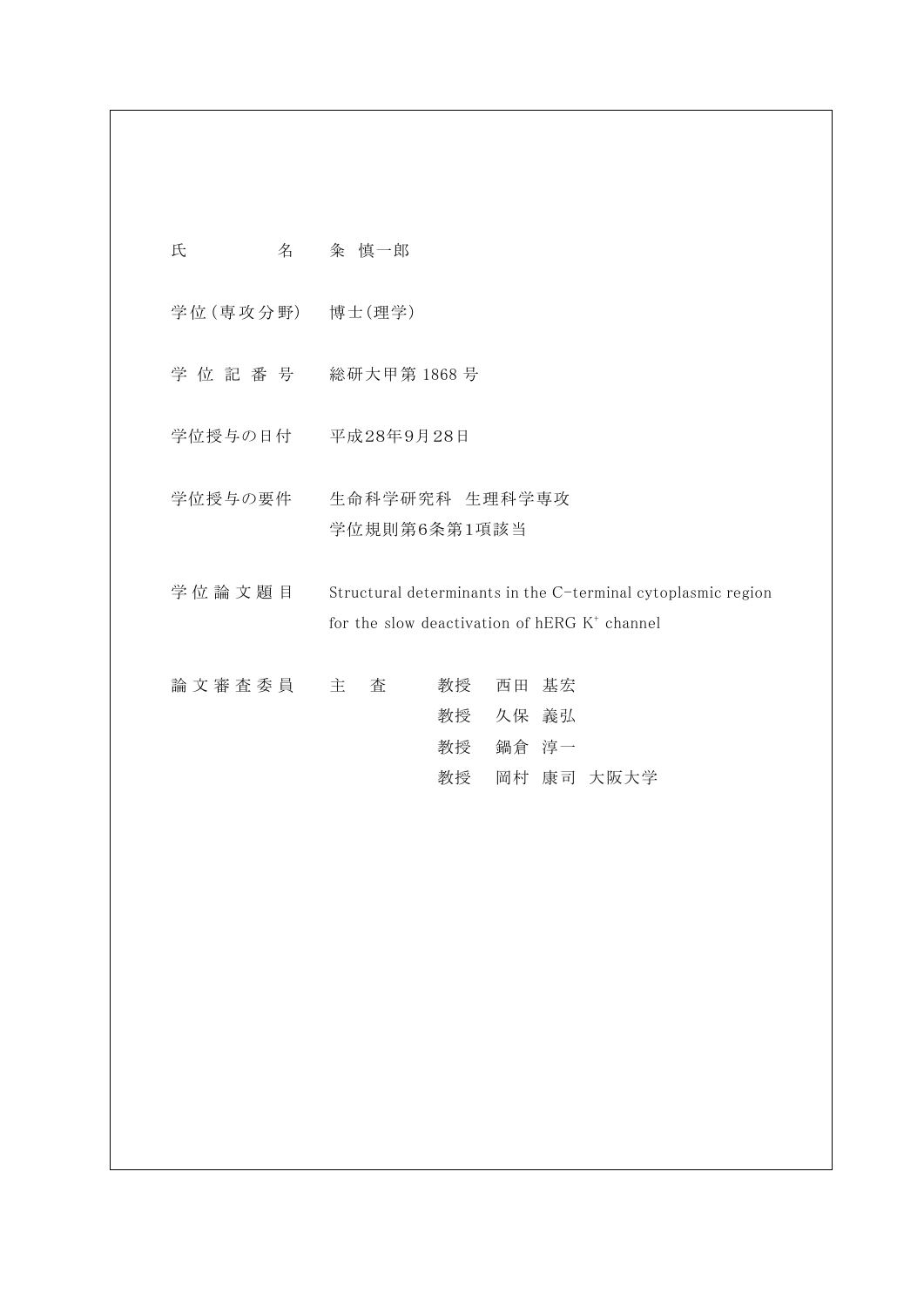## 論文内容の要旨 Summary of thesis contents

Human Ether-a-go-go Related Gene (hERG) channel, which belongs to the voltage-gated K<sup>+</sup> channel (Kv) family, is well known for its very slow deactivation kinetics. This slow deactivation is important for the repolarization of cardiac action potential in myocytes, and is known to be regulated by its intracellular regions.

In the C-terminal intracellular region, members in the KCNH subfamily including hERG channel have Cyclic Nucleotide Binding (CNB) domain which is connected to the sixth transmembrane helix by C-linker domain. Although the binding of cyclic nucleotides to the ligand binding pocket of CNB domain regulates the channel gating in Hyperpolarization-activated Cyclic Nucleotide-modulated (HCN) and Cyclic Nucleotide-Gated (CNG) channels, KCNH channels are known to lack the sensitivity to cyclic nucleotides. In hERG channel, several mutations and truncation of C-linker or CNB domains show accelerated deactivation kinetics, suggesting that the roles of these domains of hERG channel differ from those of HCN and CNG channels. It remains unknown, however, how these domains control the slow deactivation of hERG channel.

The crystal structures of C-linker and CNB domains of two KCNH channels, zebrafish Ether-a-go-go Like K<sup>+</sup> (zELK) and *Anopheles gambiae* ERG (agERG) channels, were solved recently. These studies suggest that the structures of them basically resemble one another, but have some differences from that of mHCN2 channel. To obtain the structural insight of C-linker and CNB domains of hERG channel, I performed the structure homology modeling of these domains of hERG channel based on those of agERG channel.

The homology model of hERG channel showed that a side chain of an amino acid residue Phe860 occupied the ligand binding pocket as if Phe860 is an endogenous ligand. This may explain the lack of sensitivity to cyclic nucleotides. It was also indicated that there are two electrostatic interactions between C-linker and CNB domains in hERG channel, similarly to HCN and CNG channels. The two interactions are possibly formed between Arg696 in C-linker domain and Asp767 in CNB domain, and Arg696 and Asp727 in C-linker domain, respectively. In this study, I aimed at elucidation of the role of Phe860 in the gating, and functional conformation of the existence of the two electrostatic interactions between C-linker and CNB domains. I analyzed the functional electrophysiological properties of various mutants by two electrode voltage clamp technique using *Xenopus* oocytes.

The substitution of Phe860 with charged Arg or Glu accelerated the deactivation kinetics, but that with hydrophobic Ile or Val did not change the kinetics. In addition, the substitution to small hydrophobic Ala also accelerated the deactivation. These results indicate that the hydrophobicity and bulkiness of the amino acid side chain are necessary to maintain the slow deactivation in this position, and that Phe860 occupies the ligand binding pocket to play an important role to control the slow deactivation in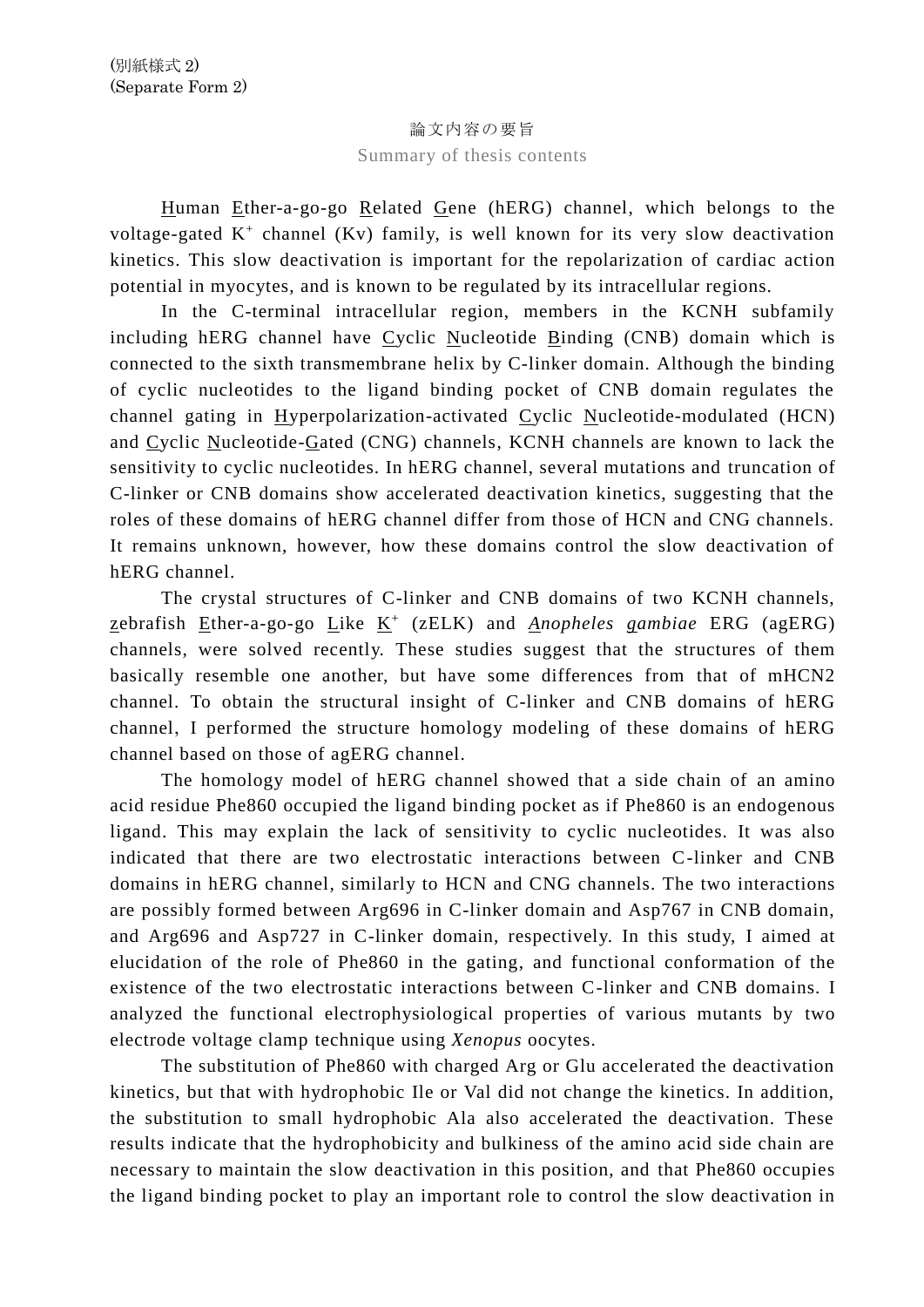hERG channel, unlike the mechanisms of HCN and CNG channels.

 Next, I investigated two electrostatic interactions in C-linker and CNB domains. The mutant of Arg696 to Glu showed slower deactivation kinetics than wild type (WT). In contrast, when Asp767 or Asp727 was substituted with Lys, both mutants accelerated the deactivation. Their different phenotypes suggest that there is no direct electrostatic interaction between Arg696 and Asp767, and Arg696 and Asp727, unlike the case of HCN and CNG channels. However, only the double mutant of Arg696Glu and Asp767Lys showed much slower deactivation kinetics than WT and each single mutant. The results suggest that Arg696 and Asp767 are not independent and have indirect but functional interaction.

 Regarding Asp727 which was shown not to be the counterpart for Arg696, I identified a novel direct electrostatic interaction by systematic mutagenesis. When I substituted Arg752 in CNB domain to Glu, this mutant showed accelerated deactivation kinetics like Asp727Lys. Furthermore, the double mutant of Asp727Lys and Arg752Glu recovered the slow deactivation kinetics to the same degree of WT. These results suggest that Asp727 directly interacts with Arg752 electrostatically to maintain the slow deactivation. As a positively charged amino acid at 752 is conserved only in KCNH subfamily, but not in HCN and CNG channels, it is thought that this interaction is a unique one of KCNH family members.

 Taken together, I found that the C-linker and CNB domains of hERG channel contribute to the control of slow deactivation by different mechanisms from those of HCN and CNG channels, such as the endogenous ligand like role of Phe860 and the novel electrostatic interaction between Asp727 and Arg752. As some amino acids residues related to these mechanisms were reported as a cause of the cardiac diseases such as LQT2, it is thought that the results in this study would contribute to elucidate the mechanisms of these diseases.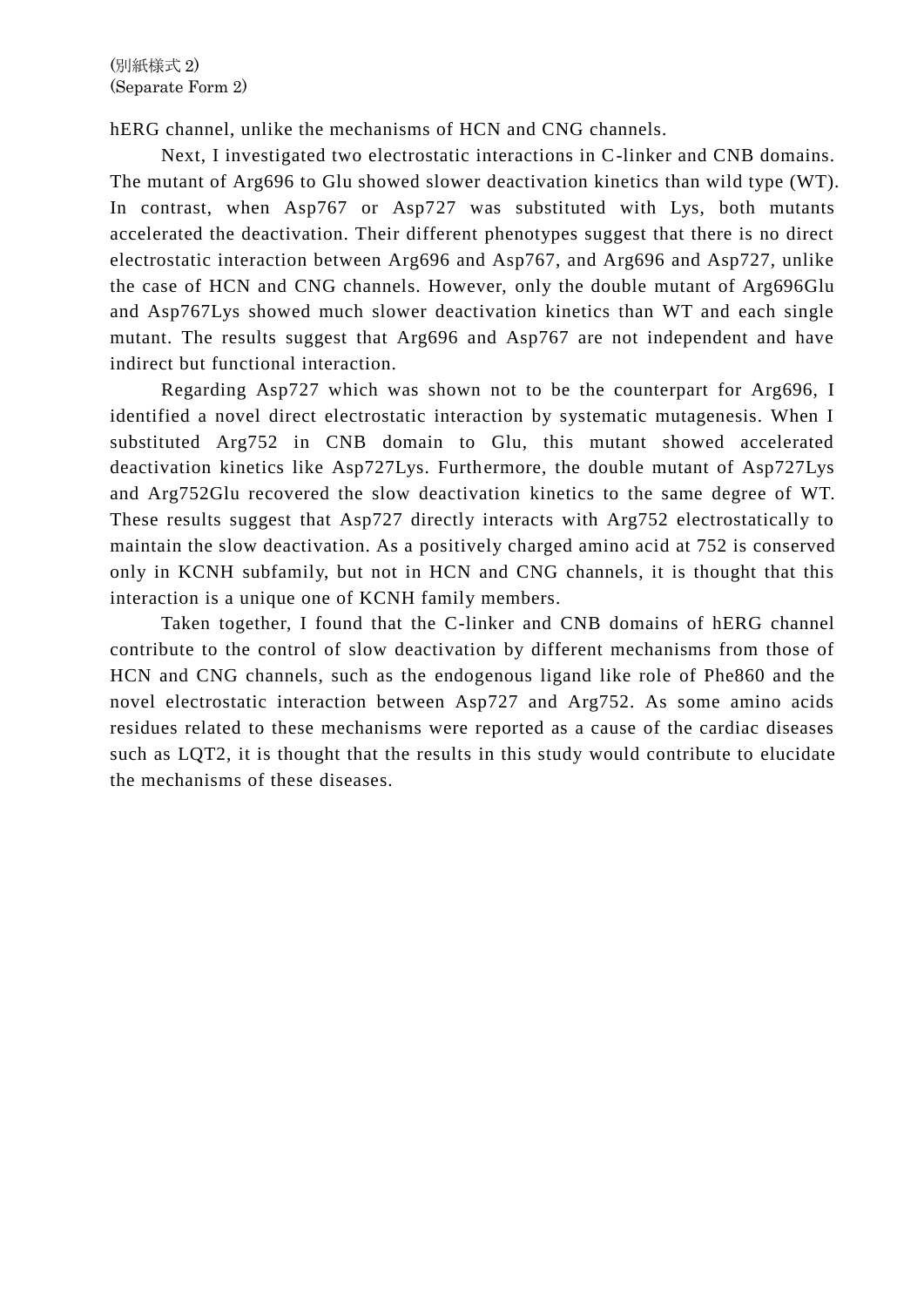## 博士論文の審査結果の要旨

Summary of the results of the doctoral thesis screening

ヒト由来のHuman Ether-a-go-go Related Gene (hERG) チャネルは、心筋活動電位の 再分極を担う、脱活性化のキネティクスが極めて遅い電位作動性K+チャネルである。本論 文は、ホモロジーモデリング法を用いて得られた空間構造情報を基に、hERG遺伝子に点 変異を導入し、アフリカツメガエル卵母細胞にアミノ酸変異体を発現させて電気生理学的 解析を行うことで、C末端側細胞内ドメイン間相互作用による遅い脱活性化の制御機構を 分子レベルで明確に証明した研究である。

hERGの遅い脱活性化には、hERGのC末端側細胞内ドメインの関与が示唆されていたが、 その詳細はよくわかっていなかった。出願者は、hERGのC末端側にある2つのドメイン (cyclic nucleotide binding (CNB)ドメインとC-linkerドメイン)に着目した。CNBドメ インをもつ他のチャネル(HCNやCNGなど)では、環状ヌクレオチドの結合によりチャ ネルの開閉が制御される。hERGチャネルは環状ヌクレオチドに対する感受性がないもの の、CNBドメインのアミノ酸変異や欠損によりhERGの脱活性化が速くなる。出願者は、 Anopheles gambiae(ガンビエハマダラカ)のERGチャネルで解かれた結晶構造情報を基 に、hERGではPhe860残基の側鎖が内因性リガンドを模倣する形で環状ヌクレオチド結合 部位を占拠している可能性を見出した。実際、Ph860を分子量の小さい疎水性アミノ酸 (Ala)や電荷をもつアミノ酸(ArgやGlu)に置換することでhERGの脱活性化が速くな ったことから、Phe860のCNBリガンド結合部位占拠がhERG脱活性化の制御に重要である ことを示した。

次に、C-linkerおよびCNBドメインに多く存在する電荷をもつアミノ酸に着目し、それ ぞれのアミノ酸を逆の電荷をもつアミノ酸に変異させて電気生理学的解析を行った。HCN やCNGチャネルで示唆されているArg696をGluに置換したところ、脱活性化が遅延した。 一方で、Arg696のcounterpartと考えられているC-linkerのAsp727あるいはCNBドメイン のAsp767を逆の電荷をもつアミノ酸Lysに置換した変異体はいずれも著しく速い脱活性化 を示したことから、Arg696との直接的な静電相互作用が否定された。しかし、Arg696Glu とAsp767Lysの二重変異体が著しい脱活性化遅延を示したため、両者は間接的に相互作用 している可能性が示された。さらに、系統的なアミノ酸変異体解析により Asp727の counterpart探索を行い、新たに、Arg752を直接的に静電的に相互作用しているアミノ酸 残基として同定した。

さらに出願者は、ドメイン間相互作用が4量体からなるhERGのサブユニット内相互作用 によるものか、あるいはサブユニット間相互作用によるものかを検討するため、hERG野 生型と2アミノ酸変異体または異なる1アミノ酸変異体をタンデムにつなげたコンストラ クトを作成し、電気生理学的解析を行った。その結果、hERG野生型と2アミノ酸変異体 のタンデムコンストラクトにおいてのみ脱活性化が早くなったことから、サブユニット内